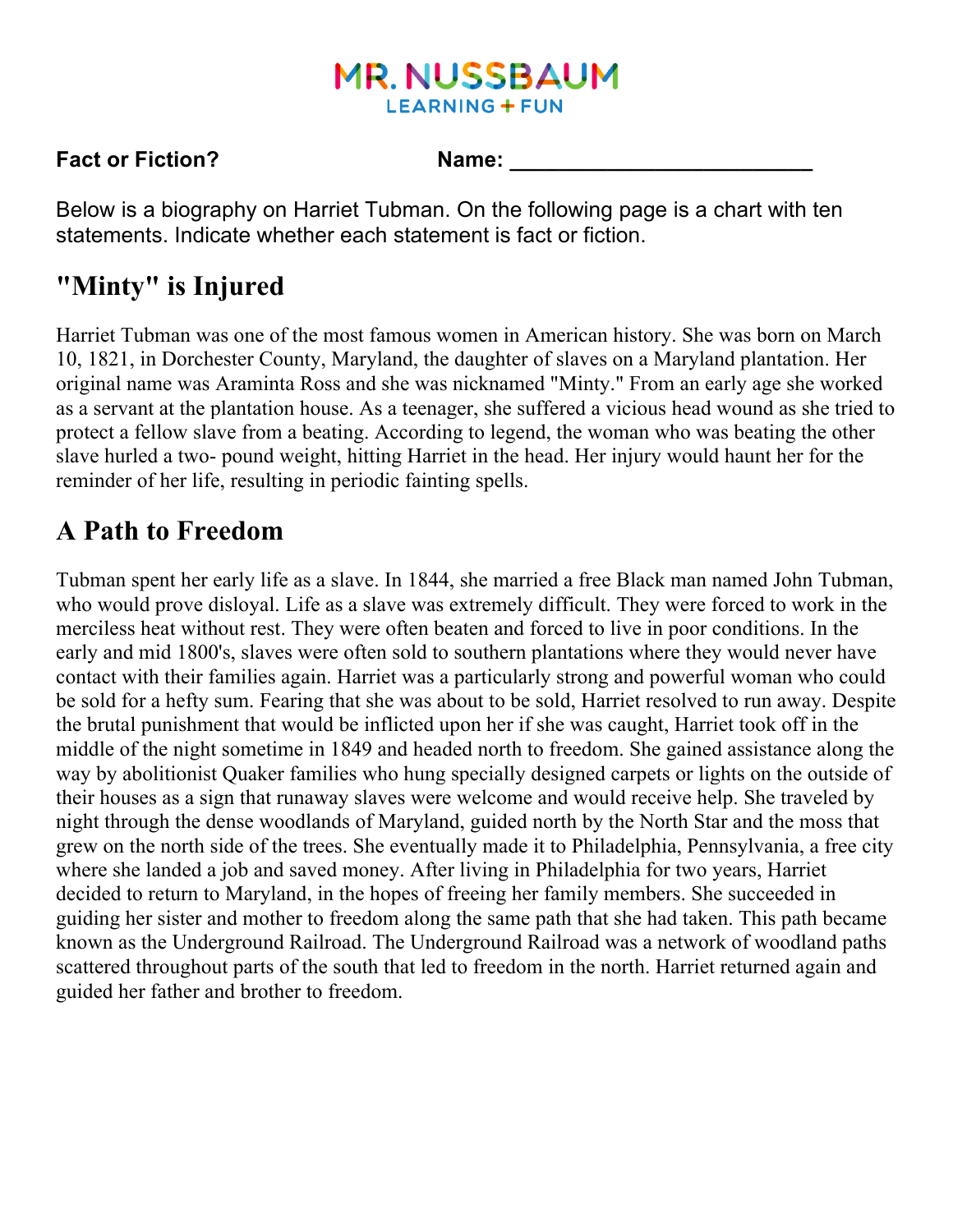# **"Wanted Dead or Alive"**

Soon, Harriet became known as the "conductor" on the Underground Railroad and made more daring trips to the south to guide more slaves to their freedom. Harriet devised strategies to trick various parties that tried to capture her. If she was traveling with a baby, she would use herbal drugs to ensure it didn't cry. She made sure that she traveled on Saturdays as "runaway notices" in southern newspapers could not be printed until Monday. Harriet's daring "forays" continued to elude slave hunters who were offered huge bounties for returning slaves to their owners. By 1856, a \$40,000 bounty was placed on her capture - dead or alive. She became a serious threat to southern plantation owners who made large investments in their slaves. In one famous story, Harriet was close to being captured at a bus station. To avoid capture, she pulled out a book and pretended to read. Since nearly all slaves were illiterate, the hunters simply ignored her and continued their search.

#### **Legacy**

By 1860, Tubman was said to have completed 19 successful journeys on the Underground Railroad, freeing as many as 300 slaves. She was never captured, nor were any of her "passengers." During the Civil War, she served as a cook, nurse, and spy for the Union army. After the war, she settled in Troy, New York, where she would die in 1913.

|                                                                                                                    | <b>FACT</b> | <b>FICTION</b> |
|--------------------------------------------------------------------------------------------------------------------|-------------|----------------|
| Harriet Tubman was nicknamed "Araminta."                                                                           |             |                |
| Slaves in Maryland escaped to freedom by travelling north.                                                         |             |                |
| The passage implies that most people of the Quaker faith were<br>against slavery.                                  |             |                |
| Harriet used the North Star to guide her in the correct direction<br>along the Underground Railroad.               |             |                |
| The Underground Railroad actually had nothing to do with trains.                                                   |             |                |
| Harriet was "free" when she crossed from Pennsylvania into<br>Maryland                                             |             |                |
| Harriet developed special strategies to help her and other slaves<br>escape detection on the Underground Railroad. |             |                |
| Harriet often traveled on Mondays as "runaway notices" were<br>printed on weekends.                                |             |                |
| Harriet was one of few slaves who could read and write.                                                            |             |                |
| Harriet was believed to have led over 300 slaves to freedom.                                                       |             |                |
| Ironically, Harriet moved back to Maryland after the Civil War. She<br>died there in 1913.                         |             |                |